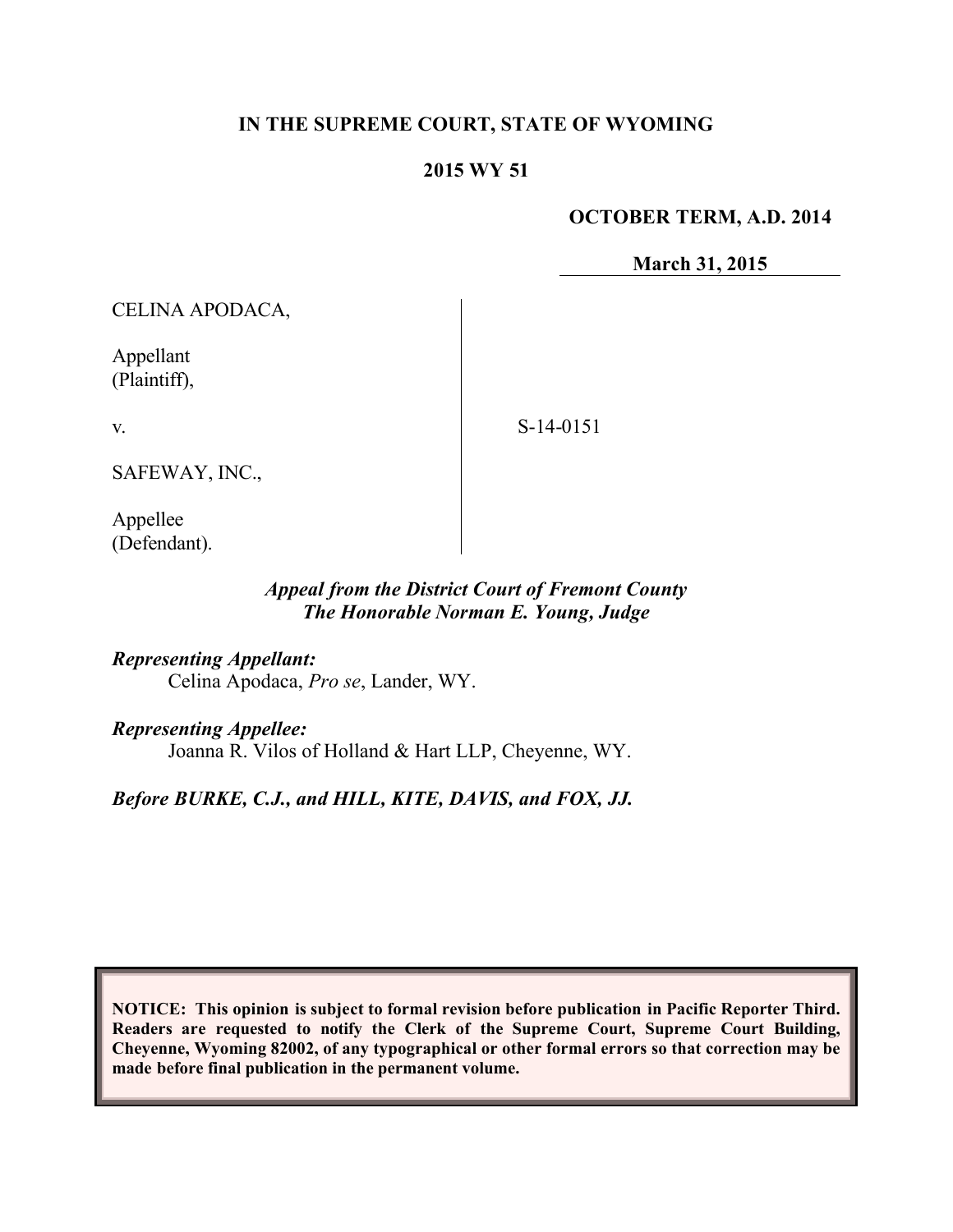**HILL,** Justice.

[¶1] Celina Apodaca filed a complaint against Safeway Inc., her former employer, asserting claims for harassment, emotional stress, personal injury, loss of income, and age discrimination. Safeway moved to dismiss for lack of subject matter jurisdiction and for failure to state a claim, and the district court granted that motion. We affirm.

#### **ISSUES**

[¶2] In her *pro se* statement of issues, Ms. Apodaca quotes from the district court's dismissal order and asserts that she "was in compliance with the time frame." Safeway states the issues for our review more clearly:

> A. Did the District Court correctly dismiss Apodaca's discrimination and harassment claims where she failed to allege timely satisfaction of the statutory jurisdictional conditions precedent, and she in fact failed to satisfy such conditions?

> B. Were Apodaca's state law tort claims properly dismissed where such claims were preempted by the Labor Management Relations Act?

# **FACTS**

[¶3] Ms. Apodaca began working as a courtesy clerk for the Safeway store in Lander, Wyoming on October 20, 2011. She resigned on December 21, 2012. On November 13, 2013, the federal Equal Employment Opportunity Commission (EEOC) issued a notice to Safeway informing it that Ms. Apodaca had filed a charge of discrimination alleging age discrimination. On November, 19, 2013, the EEOC issued a Dismissal and Notice of Rights, which informed Ms. Apodaca that the EEOC was closing its file on Ms. Apodaca's charge because her charge was not timely filed with the EEOC.

[¶4] On February 4, 2014, Ms. Apodaca filed a complaint in district court alleging the following incidents occurred during her employment with Safeway:

--she did not receive a 90-day evaluation and pay increase;

--her work schedule was changed against her wishes;

--her assistant manager called her a "fuckin[g] liar" in front of two co-workers;

--a co-worker shoved her with the bathroom door while she was mopping the bathroom and called her a "fuck;" and

-- an unspecified person broke into her work locker.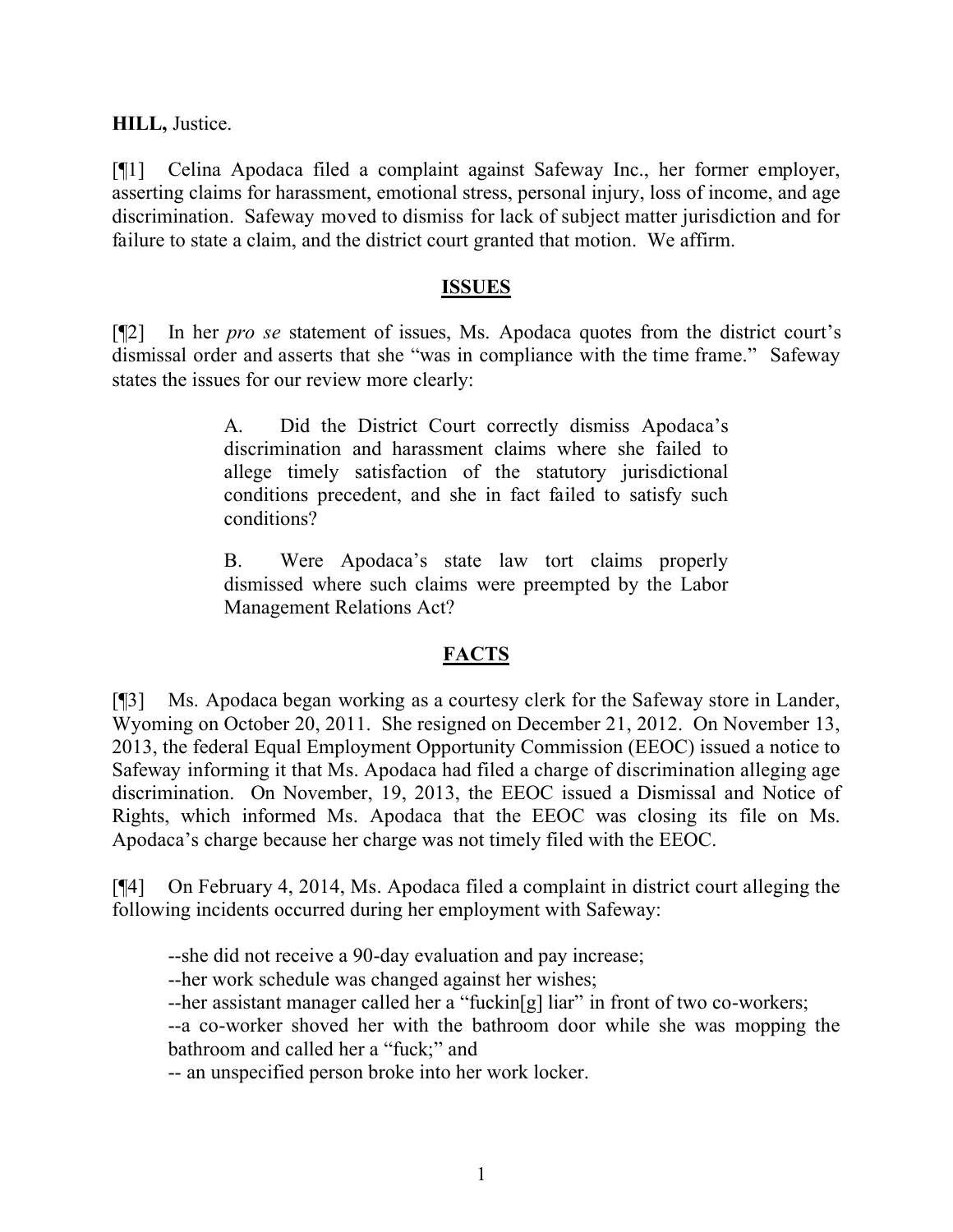[¶5] Ms. Apodaca alleged that she complained to management concerning these grievances, and management took no action to address her concerns. Ms. Apodaca asserted damages for: harassment, emotional stress, personal injury, loss of income, and age discrimination. For relief, Ms. Apodaca requested a "settlement in the amount of \$1 million dollars."

[¶6] On February 28, 2014, Safeway filed a motion to dismiss pursuant to Rules 12(b)(1) and 12(b)(6) of the Wyoming Rules of Civil Procedure, asserting that Ms. Apodaca's harassment and age discrimination claims were barred for failure to exhaust administrative remedies and her state law claims were preempted by federal law. On April 17, 2014, the district court issued an order granting the motion to dismiss. In so ruling, the court found:

> 1. Plaintiff's complaint generally alleges negligence on the part of Defendant resulting in harassment; emotional stress; personal injury; loss of income; and age discrimination.

> 2. While Plaintiff's claims, or some of them, are recognizable under both Federal and Wyoming law, clear time frames and procedures exist which have not been met by Plaintiff.

> 3. Compliance with the time frames and procedures are conditions precedent to the advancement of Plaintiff's suit; without such compliance this court is without jurisdiction to proceed.

[¶7] On May 13, 2014, Ms. Apodaca filed a notice of appeal to this Court.

### **STANDARD OF REVIEW**

[ $[$ [8] This Court reviews dismissals pursuant to W.R.C.P. 12(b)(6) as follows:

When reviewing W.R.C.P. 12(b)(6) motions to dismiss, we accept the facts stated in the complaint as true and view them in the light most favorable to the plaintiff. We will sustain such a dismissal when it is certain from the face of the complaint that the plaintiff cannot assert any fact which would entitle him to relief.

*In re Estate of Scherer*, 2014 WY 129, ¶ 5, 336 P.3d 129, 131 (Wyo. 2014) (quoting *Sinclair v. City of Gillette*, 2012 WY 19, ¶ 8, 270 P.3d 644, 646 (Wyo. 2012)).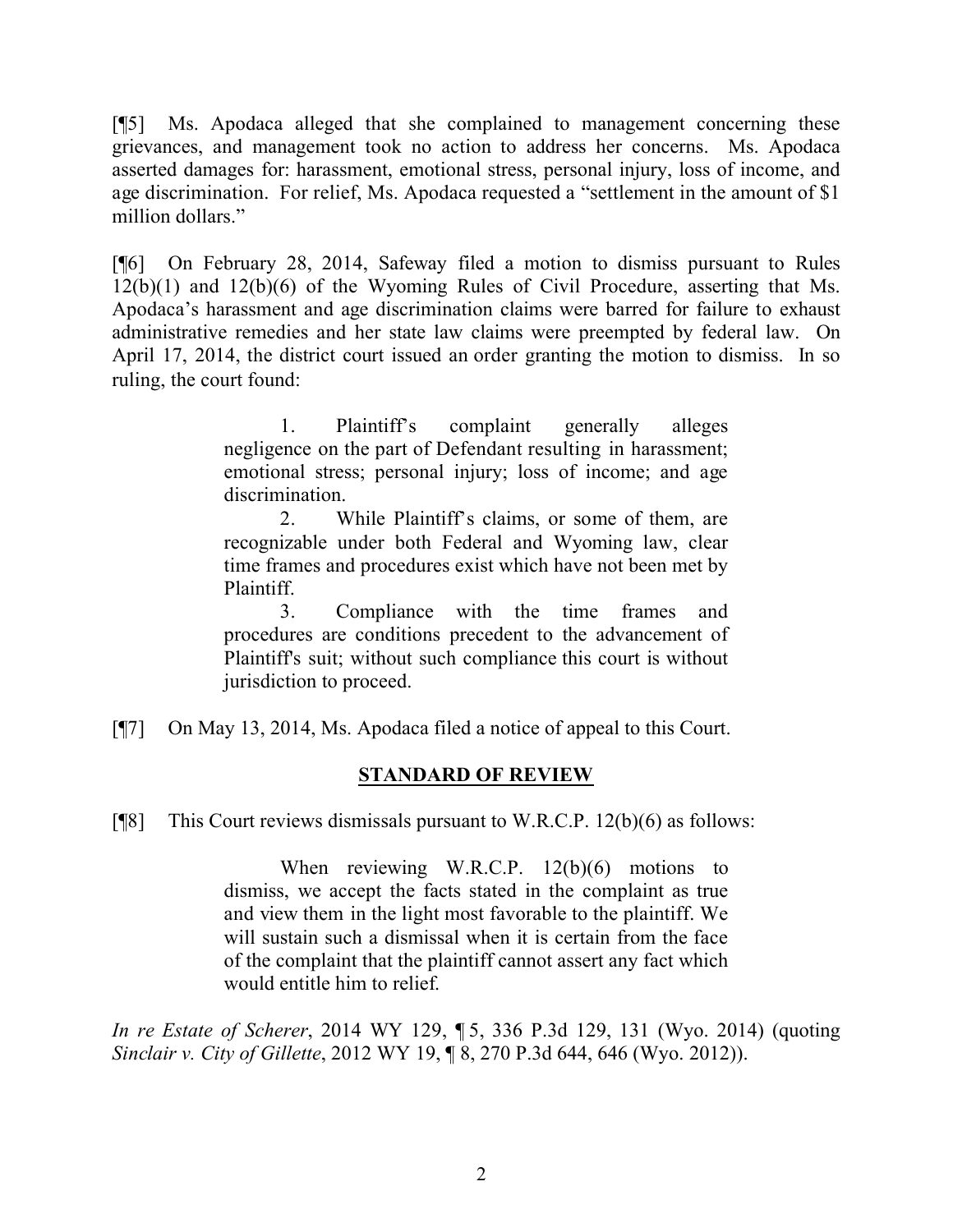[¶9] When reviewing the dismissal of an action under W.R.C.P. 12(b)(1) for lack of subject matter jurisdiction, we accept the allegations of the complaint as true and we consider the facts in the light most favorable to the non-movant. *Cantrell v. Sweetwater County Sch. Dist. No. 2*, 2006 WY 57, ¶ 4, 133 P.3d 983, 984 (Wyo. 2006); *Wilson v. Town of Alpine*, 2005 WY 57, ¶ 4, 111 P.3d 290, 291 (Wyo. 2005). We note also that in ruling on a W.R.C.P. 12(b)(1) motion to dismiss for lack of subject matter jurisdiction, materials outside the complaint, such as affidavits and other documents, may be considered. *Holt v. United States*, 46 F.3d 1000, 1002 (10th Cir. 1995); *Graus v. OK Inv., Inc.*, 2014 WY 166, ¶ 14, 342 P.3d 365, 369 (Wyo. 2014) (quoting *Bratton v. Blenkinsop* (*In re Bratton*), 2014 WY 87, ¶ 24, 330 P.3d 248, 253, n. 6 (Wyo. 2014)) ("Because of the similarities between federal and Wyoming rules of civil procedure, we look to federal authority interpreting a particular rule as an aid in applying the comparable Wyoming rule.").

[¶10] "The existence of subject matter jurisdiction is a question of law that we review *de novo.*" *Harmon v. Star Valley Med. Ctr.*, 2014 WY 90, ¶ 14, 331 P.3d 1174, 1178 (Wyo. 2014) (quoting *Excel Constr., Inc. v. Town of Lovell*, 2011 WY 166, ¶ 12, 268 P.3d 238, 241 (Wyo. 2011)).

# **DISCUSSION**

# **A. Discrimination Charges**

[¶11] In alleging that she was subjected to discrimination, the only type of discrimination Ms. Apodaca alleged was age discrimination. This also was the only type of discrimination alleged in her charge filed with the EEOC. The federal law applicable to Ms. Apodaca's discrimination claim is the Age Discrimination in Employment Act (ADEA), 29 U.S.C. § 621, *et seq.*, which prohibits employment discrimination based on age.<sup>1</sup> Section 626 of the ADEA provides:

> $(d)(1)$  No civil action may be commenced by an individual under this section until 60 days after a charge alleging unlawful discrimination has been filed with the Equal Employment Opportunity Commission. Such a charge shall be filed--

> **(A)** within 180 days after the alleged unlawful practice occurred; or

<sup>&</sup>lt;sup>1</sup> The Wyoming Fair Employment Practices Act (WFEPA) also prohibits age discrimination. *See* Wyo. Stat. Ann. § 27-9-105(a) (LexisNexis 2013). Nothing in the record or Ms. Apodaca's complaint indicates, however, that Ms. Apodaca filed a charge of discrimination with the Wyoming Department of Employment, which charge was required to have been filed within six months of the alleged discrimination. *See* Wyo. Stat. Ann. § 27-9-106(a) (LexisNexis 2013).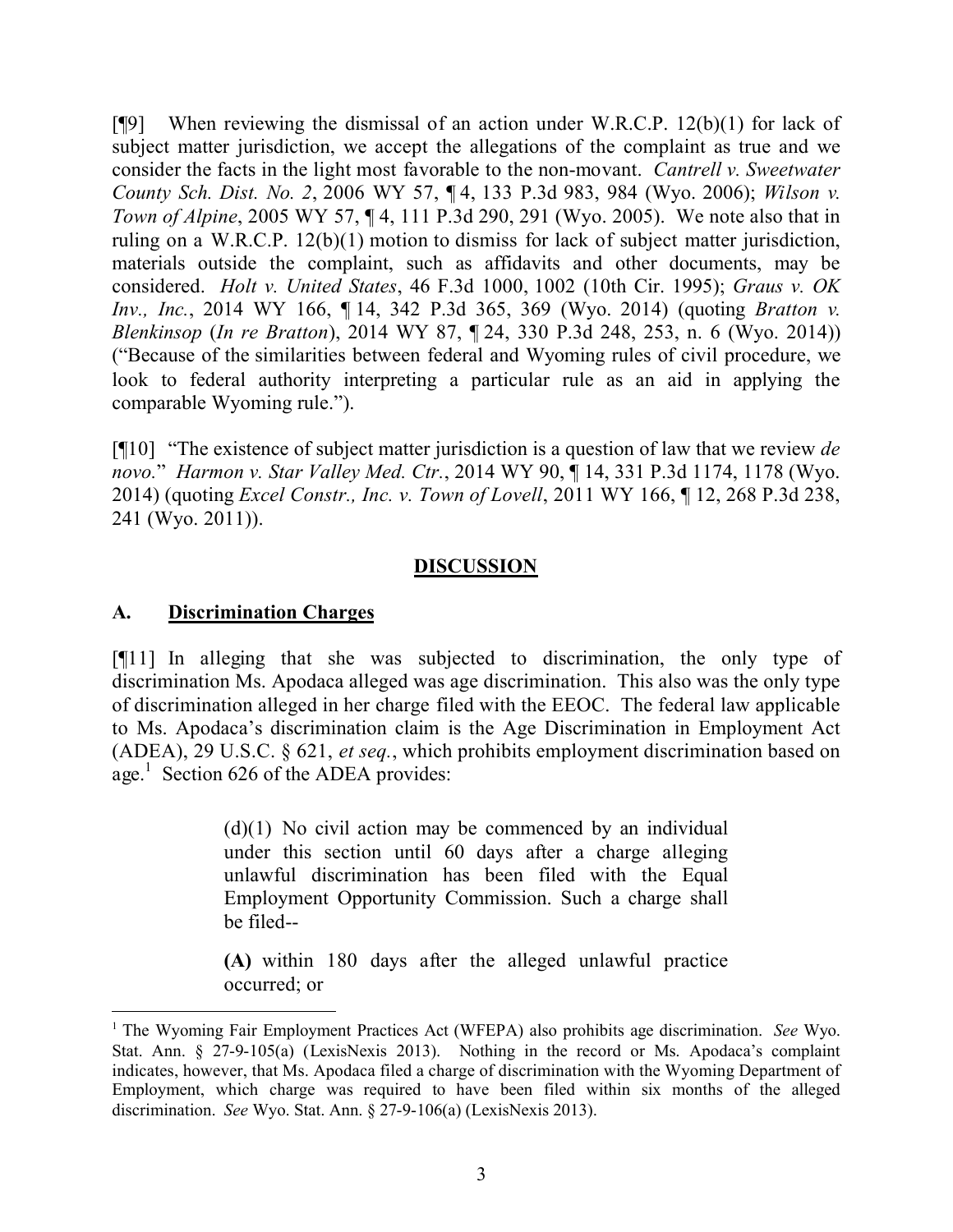**(B)** in a case to which section 633(b) of this title applies, within 300 days after the alleged unlawful practice occurred, or within 30 days after receipt by the individual of notice of termination of proceedings under State law, whichever is earlier.

# 29 U.S.C. § 626(d)(1).

[¶12] The Tenth Circuit Court of Appeals has explained the consequences of a failure to meet the section 626 time frames:

> We start with the first question first, asking whether preexisting law requires dismissal of the plaintiffs' claims. The Age Discrimination Employment Act ("ADEA") provides that "no civil action may be commenced" in federal court unless the would be plaintiff first files a grievance with the appropriate administrative agency—and does so "within 300 days after the alleged unlawful practice occurred" where (as here) a state administrative agency process exists to remedy the alleged discrimination. 29 U.S.C.  $\frac{626(d)(1)(B)}{B}$ . *Compliance with this administrative exhaustion requirement and its concomitant limitations period is a condition precedent to bringing suit*. *Montes v. Vail Clinic, Inc.*, 497 F.3d 1160, 1167–68 (10th Cir.2007).

*Almond v. Unified Sch. Dist. No. 501*, 665 F.3d 1174, 1176 (10th Cir. 2011) (emphasis added). The Tenth Circuit has further held that compliance with the ADEA's administrative exhaustion requirements is not only a condition precedent to suit, but is a jurisdictional prerequisite. *Shikles v. Sprint/United Mgmt. Co.*, 426 F.3d 1304, 1317 (10th Cir. 2005) ("[A] plaintiff's exhaustion of his or her administrative remedies is a jurisdictional prerequisite to suit under the ADEA.").

[¶13] In this case, Ms. Apodaca not only failed to allege that she timely complied with the ADEA's administrative exhaustion requirements, the record establishes that she did not timely comply. Ms. Apodaca had at most 300 days to file with the EEOC her charge of discrimination against Safeway, measured from the last act of discrimination. *See Almond*, 665 F.3d at 1176 (Under the ADEA, "the clock starts running when the plaintiff first knew or should have known of his injury, whether or not he realized the cause of his injury was unlawful."). Ms. Apodaca's last day of employment with Safeway was December 21, 2012, which is the last date on which she could have been subjected to the alleged discrimination, and she filed her charge with the EEOC on November 13, 2013. The elapsed time was 327 days, making her charge clearly untimely. The district court thus properly dismissed Ms. Apodaca's claims for lack of jurisdiction.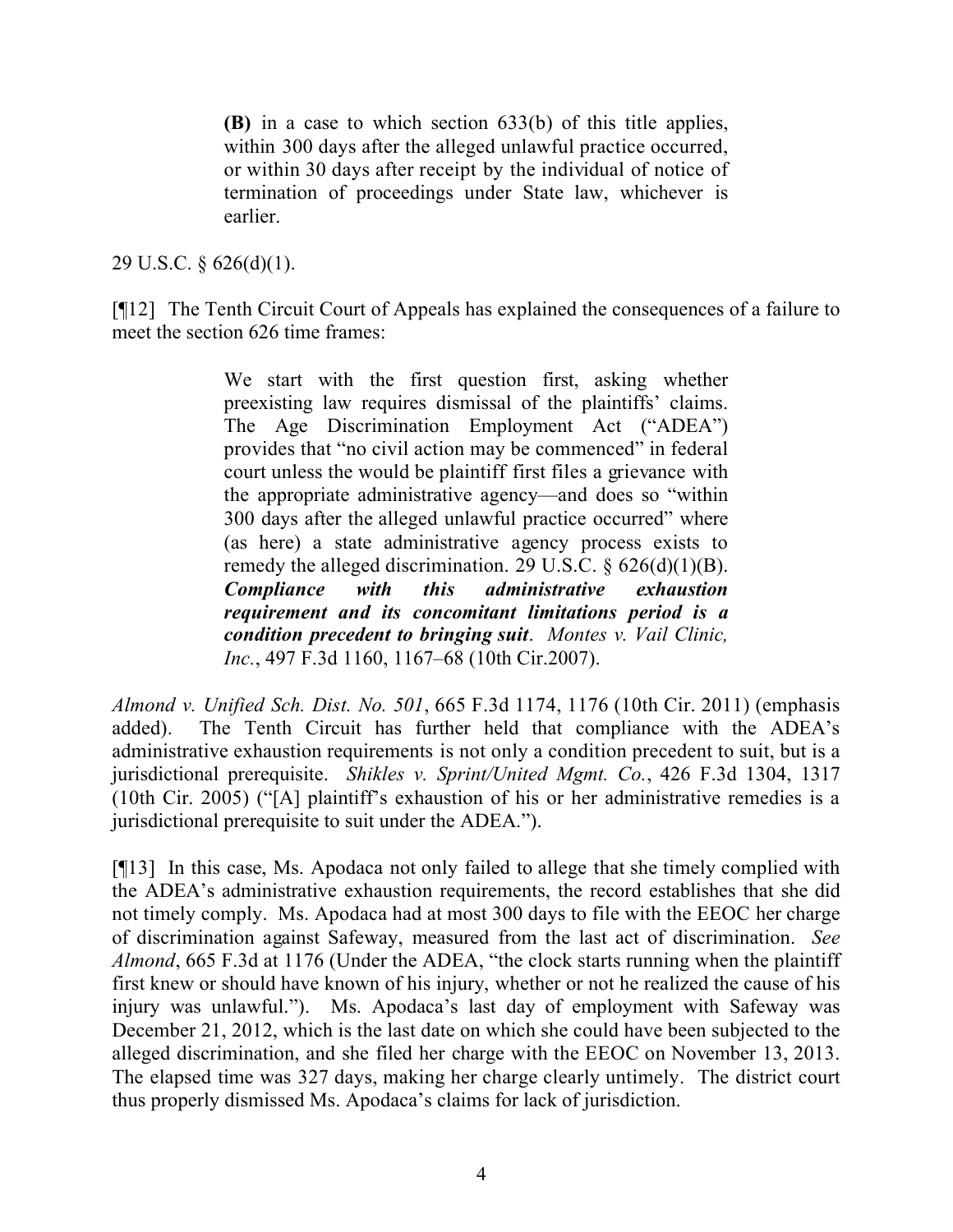# **B. State Law Claims**

[¶14] Ms. Apodaca's complaint alleges claims for emotional stress, personal injury, and loss of income, without any further elaboration on the cause of action being asserted. The claims therefore may sound in tort or breach of contract.

[¶15] The record establishes that Ms. Apodaca's employment with Safeway was governed by a collective bargaining agreement (CBA). The existence of the CBA may raise federal law preemption questions. *See Saunders v. Amoco Pipeline Co.*, 927 F.2d 1154, 1155 (10th Cir. 1991) (quoting *Allis-Chalmers Corp. v. Lueck*, 471 U.S. 202, 210– 11, 105 S.Ct. 1904, 1911, 85 L.Ed.2d 206 (1985)) ("Section 301 of the Labor Management Relations Act (29 U.S.C. § 185(a)), preempts state causes of action addressing 'questions relating to what the parties to a labor agreement agreed, and what legal consequences were intended to flow from breaches of that agreement, . . . whether such questions arise in the context of a suit for breach of contract or in a suit alleging liability in tort.'"). On appeal, however, Ms. Apodaca has presented no argument or authorities concerning the application of the CBA or the Labor Management Relations Act. She has in fact presented no cogent argument at all concerning her state law claims.

[¶16] This Court has addressed similar circumstances:

We have often stated that we expect *pro se* litigants to "handle this professional, technical work in compliance with Wyoming rules of appellate procedure in the same way that trained lawyers are expected to perform" but "[t]his court has spoken to a certain leniency which should be afforded the pro se litigant." *Hamburg v. Heilbrun*, 889 P.2d 967, 968 (Wyo.1995). However, blatant disregard of our rules of procedure cannot and will not be condoned. When a brief fails to present a valid contention supported by cogent argument or pertinent authority, "we consistently have refused to consider such cases, whether the brief is by a litigant *pro se* or is filed by counsel." *Id*.

*Berg v. Torrington Livestock Cattle Co.*, 2012 WY 42, ¶ 14, 272 P.3d 963, 966 (Wyo. 2012); *see also Sonnett v. First Am. Title Ins. Co.*, 2013 WY 105, ¶ 26, 309 P.3d 799, 808 (Wyo. 2013) (refusing to consider issue of *pro se* appellant not supported by proper citation of authority and cogent argument).

[¶17] Because Ms. Apodaca has not supported her appeal relating to the dismissal of her state law claims with citation of authority and cogent argument, we summarily affirm the district court's dismissal of those claims.